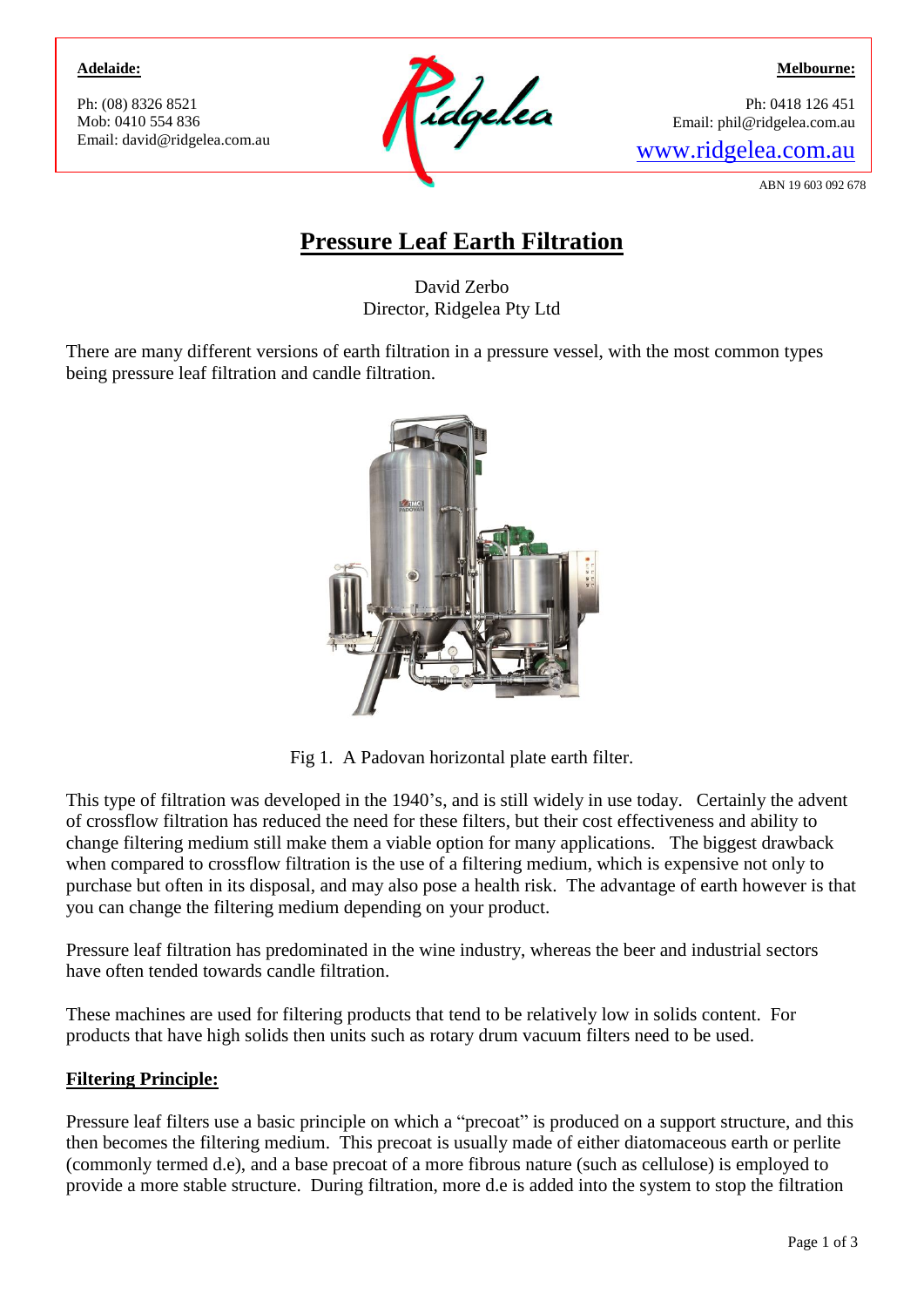### **Adelaide:**

Ph: (08) 8326 8521 Mob: 0410 554 836



Ph: 0418 126 451 Email: phil@ridgelea.com.au

ABN 19 603 092 678

**Melbourne:**

surface from blocking. Diatomaceous earth and perlite tend to be roughly spherical in shape, so the fibrous material provides an interlocking support structure that is less susceptible to movement.



Fig 2. How precoat is applied to a filtration plate and the direction of filtrate flow

In pressure leaf filtration, the filtering plates are either horizontally or vertically mounted plates with a relatively fine mesh (usually 65 – 80 micron) covering the surface. In both instances it is a differential pressure that holds the medium onto the filtration screen. Vertical plates allow for this medium to be applied to both sides of the filter plate (allowing a smaller machine for a higher filtration area) however they are also susceptible to losing their medium if the pressure is even momentarily lost. Horizontal screens can tolerate pressure loss but only the upper surface of the filtration plate can be used.

Once the base precoat has been formed, the filtration process can be started. While filtering a continuous stream of d.e. must be added to the chamber in order to stop blocking. Without the addition of d.e during the filtration process, the surface of the precoat would simply block with the solids from the product.



Fig 3. The filtering surface would completely block without the addition of d.e.

The dosing rate of d.e. can be adjusted, so for a product that has very low solids content, the amount of dosing would be minimal. For a product that has a higher solids content then the dosing rates would be higher.

During filtration there is a steady increase in the pressure required to force the filtration. When using these filters the operator should try and achieve a steady rate of increase in the filtration pressure. If too much d.e. is added during filtration, there will be very little pressure increase and the filtration will need to be stopped prematurely as there is a finite amount of d.e. that can be added. If the pressure increase is